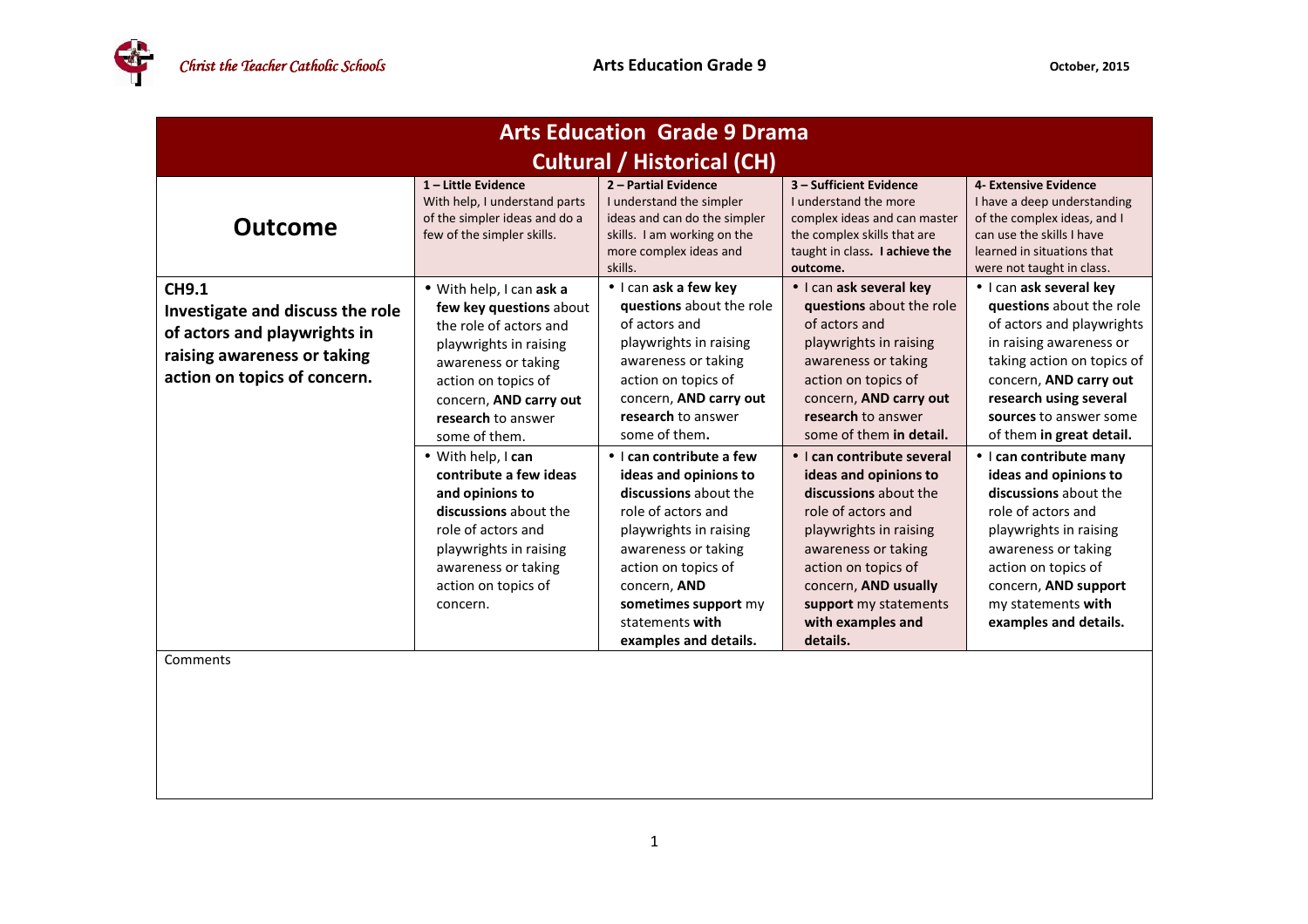

| <b>Arts Education Grade 9 Drama</b>                                                    |                                                                                                                   |                                                                                                                                                                     |                                                                                                                                                                                                                                       |                                                                                                                                                                                                              |  |
|----------------------------------------------------------------------------------------|-------------------------------------------------------------------------------------------------------------------|---------------------------------------------------------------------------------------------------------------------------------------------------------------------|---------------------------------------------------------------------------------------------------------------------------------------------------------------------------------------------------------------------------------------|--------------------------------------------------------------------------------------------------------------------------------------------------------------------------------------------------------------|--|
| <b>Cultural / Historical (CH)</b>                                                      |                                                                                                                   |                                                                                                                                                                     |                                                                                                                                                                                                                                       |                                                                                                                                                                                                              |  |
| <b>Outcome</b>                                                                         | 1-Little Evidence<br>With help, I understand parts<br>of the simpler ideas and do a<br>few of the simpler skills. | 2 - Partial Evidence<br>I understand the simpler<br>ideas and can do the simpler<br>skills. I am working on the<br>more complex ideas and<br>skills.                | 3 - Sufficient Evidence<br>I understand the more<br>complex ideas and can master<br>the complex skills that are<br>taught in class. I achieve the<br>outcome.                                                                         | 4- Extensive Evidence<br>I have a deep understanding<br>of the complex ideas, and I<br>can use the skills I have<br>learned in situations that<br>were not taught in class.                                  |  |
| C9.2<br>Use drama to raise awareness<br>on topics of concern to<br>Indigenous artists. | · I can identify a topic of<br>concern to Indigenous<br>artists, and gather<br>information about that<br>topic.   | • I can brainstorm ideas<br>about how I might use<br>drama to increase<br>understanding on a topic<br>of concern to Indigenous<br>artists, alone or with<br>others. | · I can create a plan of<br>action to use drama to<br>increase understanding<br>on a topic of concern to<br>Indigenous artists, alone<br>or with others,<br>respecting almost all<br>the co-constructed<br>criteria for action plans. | $\bullet$ I can implement my plan<br>of action to use drama<br>to increase<br>understanding on a topic<br>of concern to Indigenous<br>artists, alone or with<br>others, and reflect on its<br>effectiveness. |  |
| Comments                                                                               |                                                                                                                   |                                                                                                                                                                     |                                                                                                                                                                                                                                       |                                                                                                                                                                                                              |  |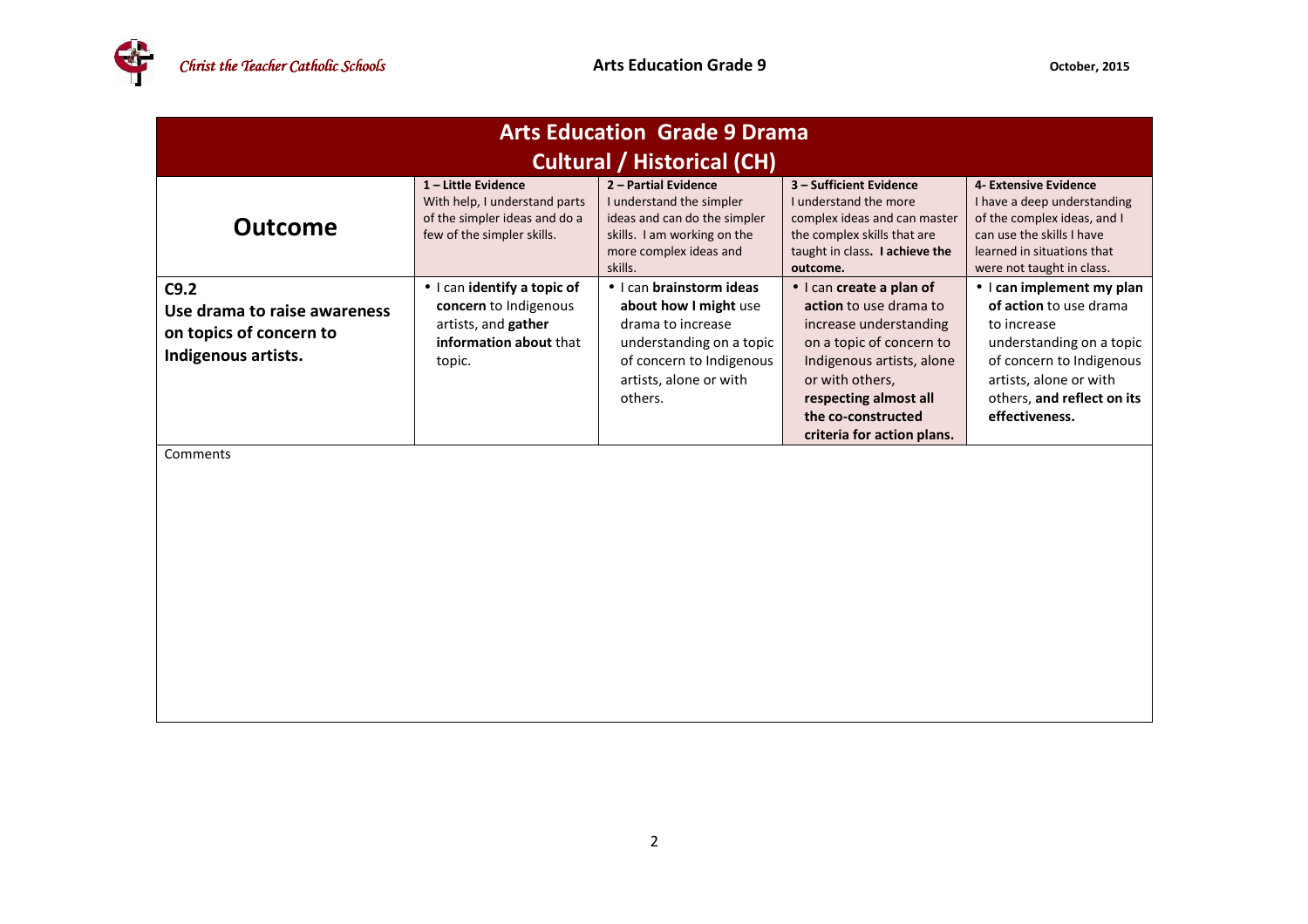| <b>Arts Education Grade 9 Drama</b>                                                                      |                                                                                                                                                                                           |                                                                                                                                                                                                                                                |                                                                                                                                                                                                                                                 |                                                                                                                                                                                                                                          |  |
|----------------------------------------------------------------------------------------------------------|-------------------------------------------------------------------------------------------------------------------------------------------------------------------------------------------|------------------------------------------------------------------------------------------------------------------------------------------------------------------------------------------------------------------------------------------------|-------------------------------------------------------------------------------------------------------------------------------------------------------------------------------------------------------------------------------------------------|------------------------------------------------------------------------------------------------------------------------------------------------------------------------------------------------------------------------------------------|--|
| <b>Cultural / Historical (CH)</b>                                                                        |                                                                                                                                                                                           |                                                                                                                                                                                                                                                |                                                                                                                                                                                                                                                 |                                                                                                                                                                                                                                          |  |
| <b>Outcome</b>                                                                                           | 1-Little Evidence<br>With help, I understand parts<br>of the simpler ideas and do a<br>few of the simpler skills.                                                                         | 2 - Partial Evidence<br>I understand the simpler<br>ideas and can do the simpler<br>skills. I am working on the<br>more complex ideas and<br>skills.                                                                                           | 3 - Sufficient Evidence<br>I understand the more<br>complex ideas and can master<br>the complex skills that are<br>taught in class. I achieve the<br>outcome.                                                                                   | 4- Extensive Evidence<br>I have a deep understanding<br>of the complex ideas, and I<br>can use the skills I have<br>learned in situations that<br>were not taught in class.                                                              |  |
| <b>CH9.3</b><br>Investigate diversity of artistic<br>ideas, styles, and media in<br>contemporary dramas. | • I can draw conclusions<br>about diversity of artistic<br>ideas, styles, OR media<br>in contemporary<br>dramas, using a few<br>teacher-selected<br>contemporary artistic<br>expressions. | • I can draw conclusions<br>supported with<br>examples and details<br>about diversity of artistic<br>ideas, styles, OR media<br>in contemporary<br>dramas, using several<br>contemporary dramas I<br>have selected myself<br>through research. | • I can draw conclusions<br>supported with<br>examples and details<br>about diversity of artistic<br>ideas, styles, AND media<br>in contemporary<br>dramas, using several<br>contemporary dramas I<br>have selected myself<br>through research. | · I can compare artistic<br>diversity in ideas, styles,<br><b>AND</b> media in<br>contemporary dramas,<br>using several<br>contemporary dramas I<br>have selected myself<br>through research,<br>supported with<br>examples and details. |  |
| Comments                                                                                                 |                                                                                                                                                                                           |                                                                                                                                                                                                                                                |                                                                                                                                                                                                                                                 |                                                                                                                                                                                                                                          |  |